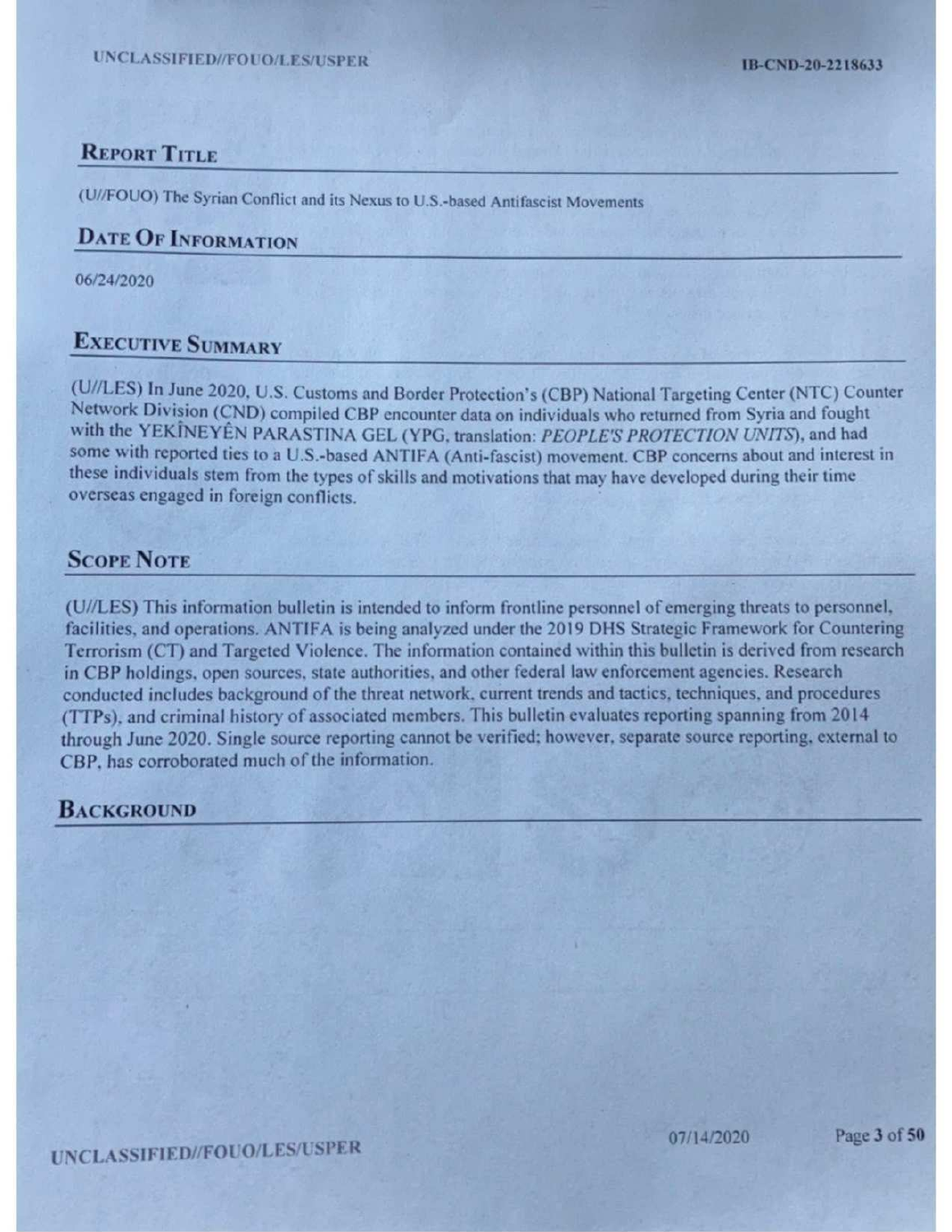### UNCLASSIFIED//FOUO/LES/USPER

(U/LES) ANTIFA claims no official leadership, <sup>a</sup> decentralized network of autonomous local groups using social media and internet forums to communicate.<sup>2,3</sup> ANTIFA is driven by a mixed range of far-left political ideologies, including anticapitalism, communism, socialism, and anarchism, with a unifying goal to fight against fascism through protests and direct confrontations; confrontations that have turned violent in several instances. 4,5,6

(U//FOUO) The origins of ANTIFA can be traced back to anti-fascist movements in Italy and Germany in the early 20<sup>th</sup> century.<sup>7</sup> Current anti-fascists movements have taken on the name "Antifaschistishe Aktion" and image of the post-World War II European ANTIFA. In the United States, ANTIFA gained new prominence after the white supremacist-affiliated "Unite the Right"rally in Charlottesville, VA, in August 2017.<sup>8</sup> In Charlottesville and at subsequent events held by white supremacist extremists or merely right-wing protestors, encounters between ANTIFA and white supremacists have turned violent. D//FOUO/LES/USPER<br>
Anti-fascist (ANTIFA) movement or Anti-fascist Action, is a<br>
extreme left-wing autonomous, militant anti-fascist groups in the<br>
al abroad.<sup>1</sup>The movement is known for using physical violence as<br>
lierct

(U//FOUO) The Anti-fascist (ANTIFA) movement or Anti-fascist Action, is a conglomerate of extreme left-wing autonomous, militant anti-fascist groups in the United States and abroad.' The movement is known for using physical violence as their means of"direct action," with conflicts occurring both online and in person.

(U//LES) In more recent events individuals affiliated with ANTIFA have been identified traveling to Syria to fight against the Islamic State of Iraq and the Levant (ISIL/ISIS) aligning themselves with the Yekineyén Parastina Gel (YPG), translation People's Protection Units.' Additionally, in late-May 2020 ANTIFA

participated in widespread domestic unrest in the United States, provoking riots, looting, arson, and violent attacks





### IB-CND-20-2218633

Uy ANTIF.A Europe

against law enforcement and right wing protesters.<sup>10,11,12</sup>



UNCLASSIFIED//FOUO/LES/USPER 07/14/2020 Page 4 of 50

(U) Additional iconography associated with ANTIFA groups: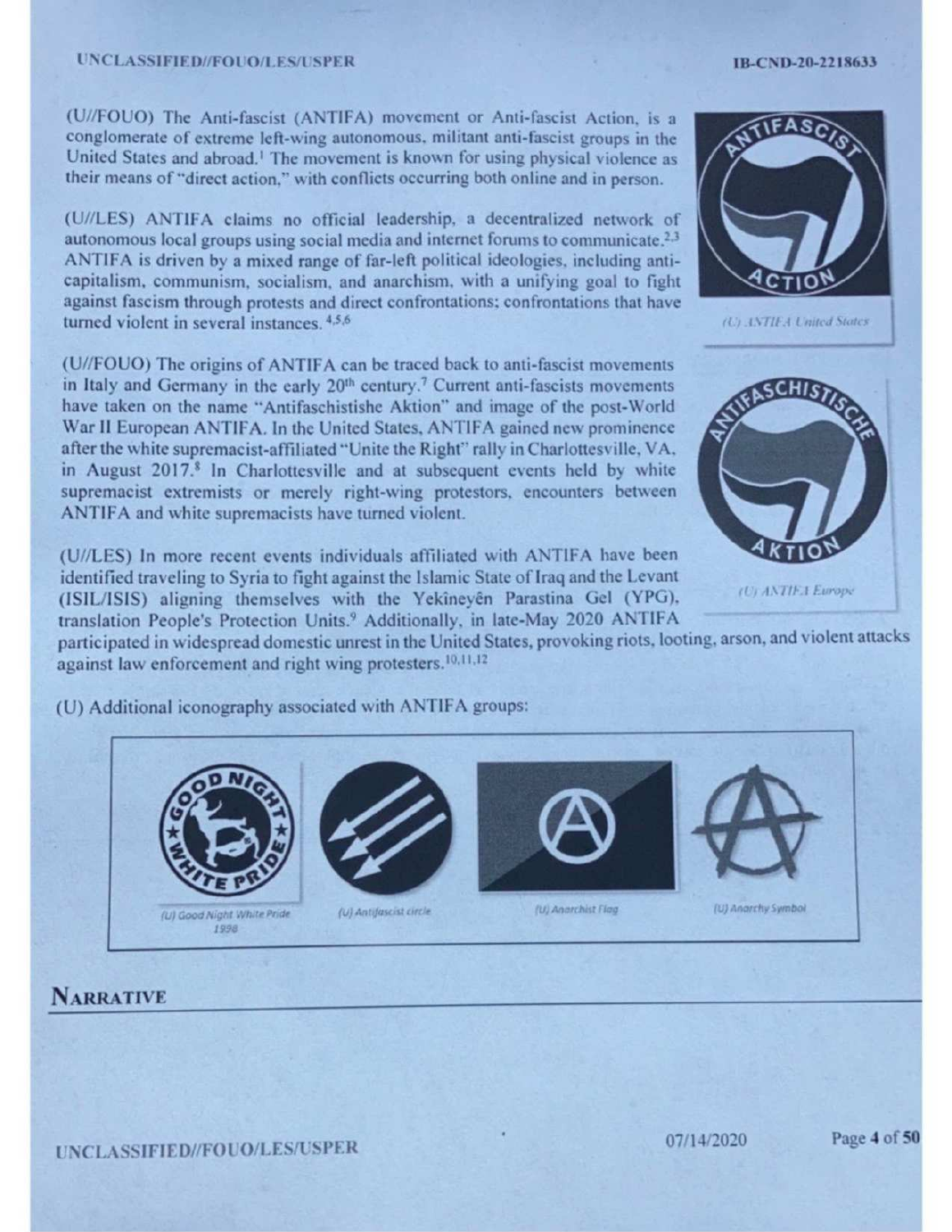(U//LES) U.S.citizen (USC) Brace BELDEN was encountered on <sup>08</sup> April 2017, arriving in San Francisco, California from Frankfurt, Germany. BELDEN was returning from a six month tour of volunteering to fight with the YPG under the umbrella of the Syrian Democratic Forces (SDF) fighting ISIS in Syria as part of the ongoing Raqqa offensive starting in November 2016 to retake Raqqa from ISIS. BELDEN stated he recently learned that an open source article had been written about him and his "Anarchist" fighters;<sup>13</sup> that the story rights had been sold to a movie company and are planning to produce a movie about them.<sup>14</sup> According to the open source article, BELDEN was <sup>a</sup> minor criminal and drug addict who started reading Marx and Lenin in drug rehabilitation treatment and became involved in a number of political causes before deciding to fight alongside the YPG.<sup>15</sup>

(U//LES) Christopher Joseph HELALI (USC) is <sup>a</sup> Kurdish activist who has worked for the past few years with the Kurdish liberation movement. HELALI spent 2016 in Greece, working with Kurdish refugees from Syria, the Kurdish Hberation movement. HELALI spent 2016 in Greece, working with Ride of Athens. In January of<br>Iraq, Turkey and Iran in anarchist venues as well as in the historic Lavrio camp outside of Athens. In January of 2017, HELALI traveled to Southern Kurdistan (KRG) in Northern Iraq where he spent time with the guerrillas of 2017, HELALI traveled to Southern Kurdistan (KRO) in Northern hay where he spence the Democratic<br>the PKK in the mountains and then crossed over into Rojava (Western Kurdistan), now known as the Democratic Federation of Northern Syria.<sup>16</sup> HELALI was a member of the YPG for 9 months and returned from the region in September of 2017 confirmed through CBP holdings.<sup>17</sup> Through a separate CBP encounter along the Derby Line, Vermont on 07 June 2019, HELALI had numerous pictures of and physical itemsrelated to ANTIFA, anarchist materials, and communist propaganda. Upon reviewing HELALI's media, multiple conversations were found where he admitted to being an anarchist, anti-imperialist, and socialist and was attempting to meet with fellow socialists and anarchists in multiple countries, including Cuba and Venezuela.<sup>18</sup>

**EX-CLASSIFIED-FOTO-L2-SUSFIRE (III)** ILLENSIFIED (III) ILLENSIFIED (III) ILLENSIFIED (III) ILLENSIFIED (III) ILLENSIFIED (III) ILLENSIFIED (III) ILLENSIFIED (III) ILLENSIFIED (III) ILLENSIFIED (III) ILLENSIFIED (III) ILL (U//LES) Marcus Andrew HARNICHAR(USC) aka Cesur Herekol (Kurdish name) was encountered on 05 November 2017 arriving in New York from Doha, Qatar. HARNICHAR stated he was returning from the Syrian conflict zone fighting alongside the YPG against ISIL. HARNICHAR was motived to fight against ISIL due to the "genocide" of Yazidis by ISIL in Iraq and Syria. After further research he contacted someone through an unidentified website which he would not elaborate on which gave him further instructions on how to join the YPG. Once HARNICHAR arrived in Sulaymaniyah, Iraq and crossed into Syria, he was taken to a training camp in Derik, Syria by an unidentified "overseer," the camp was used by the YPG to train "western fighters" in various tactics, such as group movement and room clearing. HARNICHAR admitted joining a group while in al-Shaddadi, Syria called the "International Tabur" aka Antifascist International Tabur aka Antifaschistishe (Antifa) Aktion but claimed no affiliation to Antifa in the United States.<sup>19</sup> Open source reporting indicates HARNICHAR was spotted wearing ANTIFA TURES Photograph of ILIRNICILIR seem patches during his time in Syria which was confirmed during a secondary right shoulder.  $20.21$  $exam$  of his media,  $20,21$ 



(U//LES) Aman Singh BIRK (USC) was encountered on 09 January 2018 flying from New York to Baghdad, Iraq via Cairo, Egypt. BIRK initially claimed he was teaching English in Iraq but later admitted that he joined the YPG's International Freedom Battalion to fight ISIS.<sup>22</sup> Many members of the International Freedom Battalion are foreign fighters with connections to Marxism, socialism, communism, or anti-fascist movements.<sup>23</sup> BIRK was

UNCLASSIFIED//FOUO/LES/USPER 07/14/2020 Page 5 of 50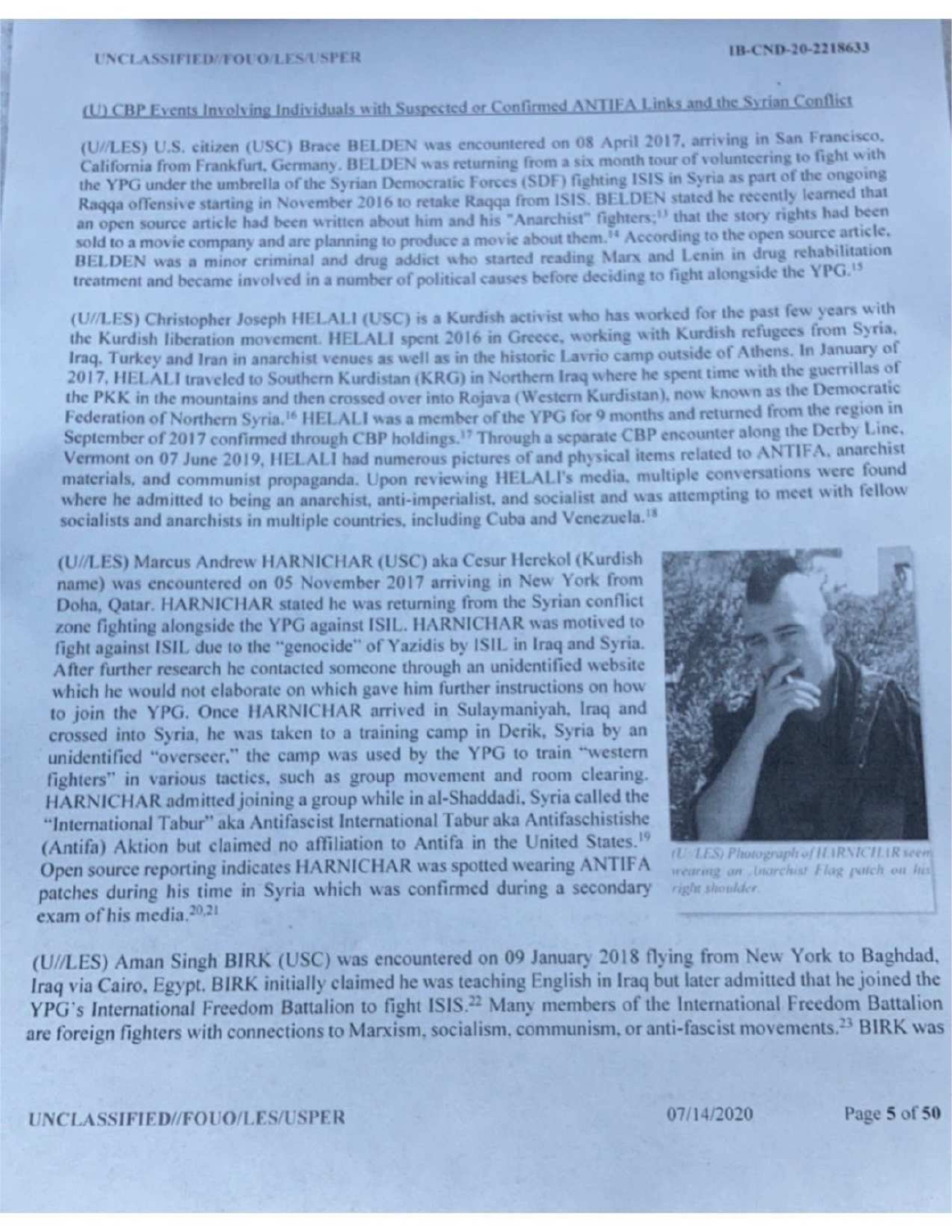# UNCLASSIFIED//FOUO/LES/USPER<br>
UNCLASSIFIED//FOUO/LES/USPER

attracted to the Democratic Union Party, the political party associated with YPG, because of their feminist and socialist platform.

(U//LES) Grayson Tate SCOTT (USC) was encountered on 14 January 2018 arriving in New York from Cairo, Egypt. SCOTT attended a YPG training camp for westerners and was then sent to fight in Raqqa, Syria. SCOTT Egypt. SCOTT attended a YPG training camp for westerners and was then sent to right in reader he was not admitted he "does a lot of protesting" and considers himself a communist. Although SCOTT claimed he was not involved with ANTIFA, he had a picture of his unit holding an ANTIFA flag and additional photos displaying some allegiance towards ANTIFA.<sup>24</sup>

(U) First row, Caleb STEVENS (second from left). Gravson SCOTT (third from the left), and Marcus HARNICHAR (sixth from the left. Mohawk hairstvies in Ragga. Syria.

(U//LES) Robert Watson DUNN (USC) was encountered on <sup>23</sup> February <sup>2018</sup> arriving in New York from Sulaymaniyah, Iraq via Cairo, Egypt. Dunn was returning from six months in Syria after joining the YPG to fight ISIS, who he saw as the "most evil group in the world." DUNN received one month of combat and language training and was deployed to Raqqah. DUNN considers himself <sup>a</sup> socialist and had photos of ANTIFA paraphernalia and a photo of him and other YPG fighters holding an ANTIFA flag. DUNN claimed he does not share all the same views as the ANTIFA movement. DUNN was friends with Italian national, Domenico COMITANGELO, who was an active member of ANTIFA in Italy.<sup>25</sup>

(U//LES) Caleb David STEVENS (USC) was encountered on 03 January 2019 at Champlain-Rouses Point, NY port of entry (POE). STEVENS stated he was in Syria from July 2017 through January 2018, fighting alongside the YPG. During his stint with the YPG, STEVENS was shot in the leg and transferred to a military hospital in Iraq. STEVENS mentioned another prior encounter with CBP but failed to provide details of that interview.<sup>26</sup> The Iraq. STEVENS mentioned another prior encounter with CBT but taken to prive to prior on crutches and shared a full<br>encounter STEVENS is referring to occurred 14 January 2018, when he arrived on crutches and shared a full

07/14/2020 Page 6 of 50

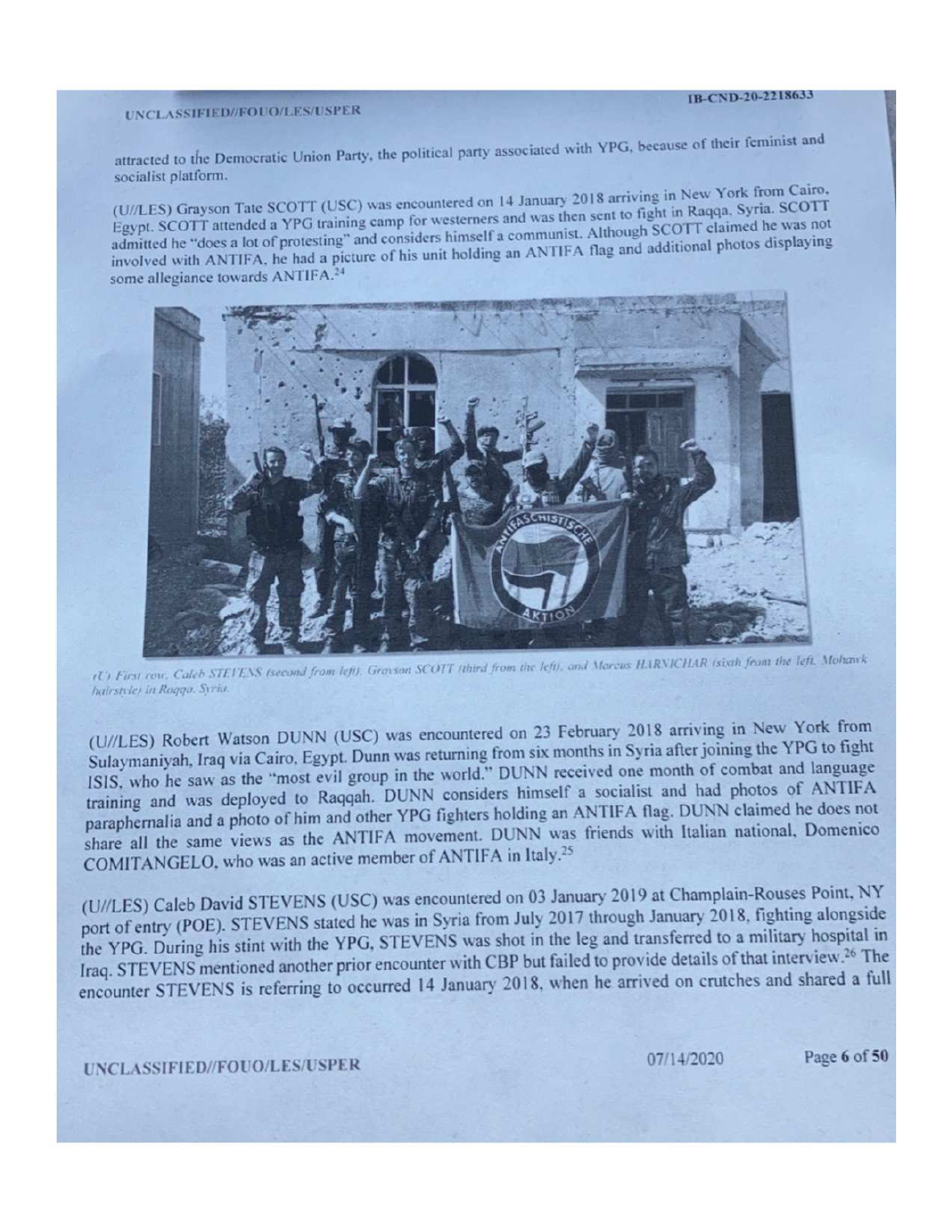detail of his service with the YPG.<sup>27</sup> STEVENS was also identified in an NPR article where he provides the same image as seen in SCOTT's media holding an ANTIFA flag with his unit in Syria.<sup>28</sup>

(U//LES) Ian Paul BROADHEAD (USC) was encountered on 10 May 2019 flying from New York to Stockholm, Sweden. BROADHEAD stated he was going to Iraq and had applied with the Hikumeti Heremi Kurdistan, translation Kurdistan Regional Government (KRG), for a press pass in order to paint a more accurate picture 'than translation Kurdistan Regional Government (KRG), for a press pass in order to part is and ran a weekly online<br>the leftist government is showing." BROADHEAD admitted he was an anarchist and ran a weekly online Ine lettist government is snowing. BROADHEAD was evasive when asked<br>anarchist program called "The Final Straw." BROADHEAD was evasive when asked and stated he was not going to join the YPG.<sup>29</sup> Open source queries showed that BROADHEAD was likely involved with ANTIFA as late as August 2018.<sup>30</sup> about his contacts in Iraq ROADHEAD was likely

(U//LES) Matthiew Martin MARGALA (USC) was encountered on 14 September 2019 arriving in Boston from Doha, Qatar. MARGALA joined the YPG and received approximately two and half months of weapons and language training. MARGALA worked with a Kurdistan intelligence and security agency (Asayish) teaching English to Asayish intelligence officers. YPG recruiters sent MARGALA several short books and literature on Abdullah OCALAN, the jailed PARTIYA KARKEREN KURDISTANE (PKK) leader, PKK being a designated foreign terrorist organization (FTO) by the U.S. Department of State (DoS)! MARGALA expected his training to focus on "democratic federalism and Marxism" rather than language and weapons. MARGALA had photos of himself with ANTIFA and PKK flags, although he claimed to not be involved with ANTIFA in the United States.<sup>32</sup> There appears to be a clear connection in  $\frac{1}{100}$  Matthiew MARGALA, posing next to an ANTIFA the imagery between ANTIFA ideology and Kurdish democratic federalism teachings and ideology.<sup>33</sup>



### (U) Antifascist Movements in Syria

(U//FOUO) Within the YPG, a group called International Tabur was in al-Shaddadi, Syria. International Tabur was originally called Antifascist International Tabur but had no affiliation to the ANTIFA movement in the United States. The group changed its name to International Tabur to distance itself from the ANTIFA association.<sup>34</sup> International Tabur is likely The International Freedom Battalion, aka Tabura Azadi Ya Internasyonal, an armed group consisting of leftist foreign fighters fighting for the YPG in the Syrian Civil War.<sup>35</sup> *C. LES) Mathies MARGALA, posing neat to an AVIIFA*<br>*C. LES) Mathies MARGALA, posing neat to an AVIIFA*<br>*hag while in Syria serving with the YPG.*<br>vas in al-Shaddadi, Syria. International Tabu<br>aition to the ANTIFA movement

(U//FOUO) The International Freedom Battalion (IFB) fights for the YPG against ISIS. The IFB is an armed group consisting of leftist foreign fighters fighting for the YPG in the Syrian civil war support of the Rojava Revolution and against ISIS.<sup>36</sup> Open source research shows that many individuals associated with the IFB have connections to Marxist, socialist, communist, and anti-fascist ideology.<sup>37</sup>

¢ (U//FOUO) Michael John HICKEY (USC) fought with the YPG in 2015 and 2016 but decided to leave the group and join the Peshmerga. HICKEY left the group due to an escalation in the group's "socialist and Marxist behavior" and the influx of "ANTIFA leftists" joining the YPG, according to his CBP encounter.<sup>38</sup>

UNCLASSIFIED//FOUO/LES/USPER 07/14/2020 Page 7 of 50